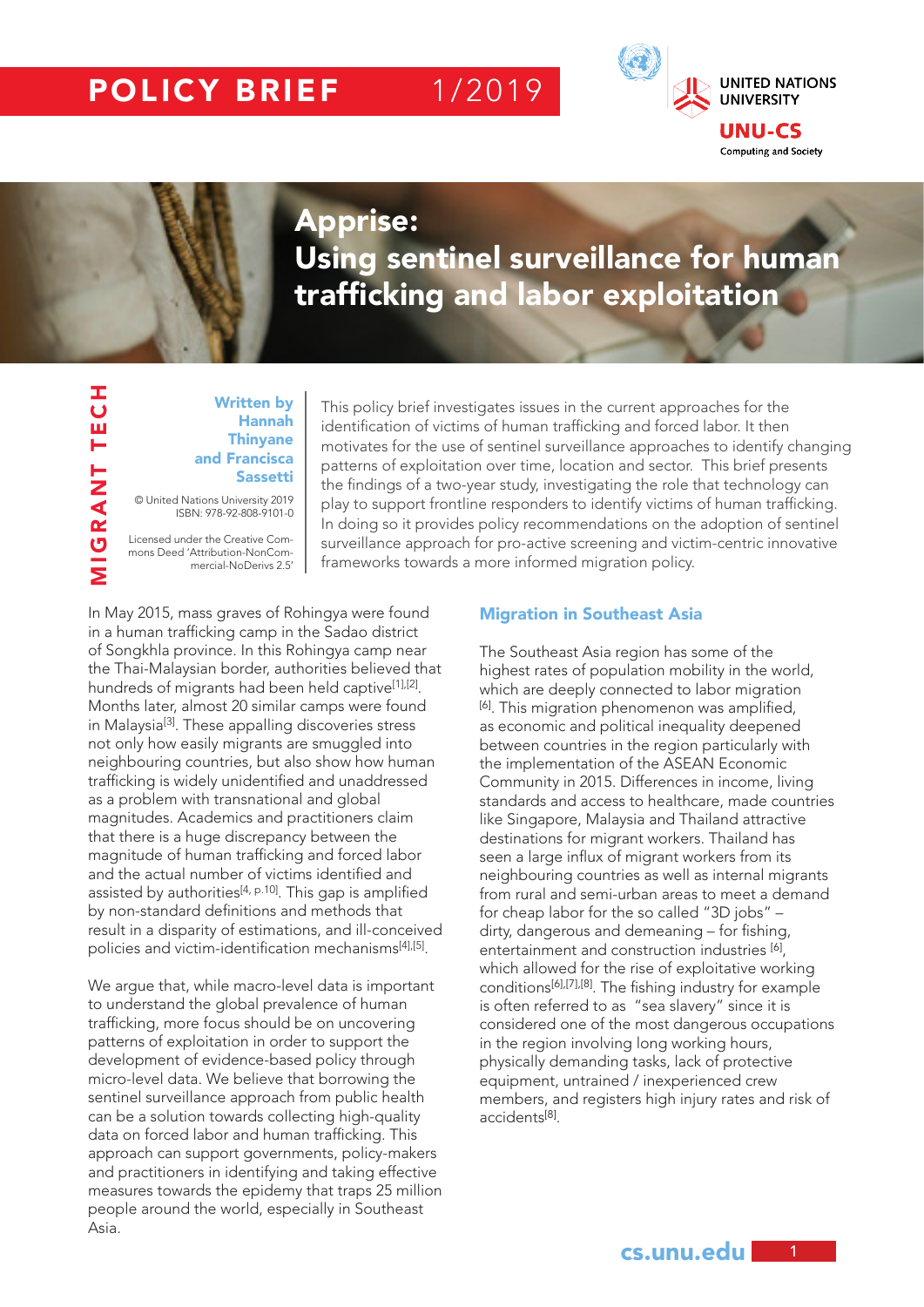The incidence of modern slavery in Southeast Asia is highest in countries such as Cambodia, Myanmar, Laos and Thailand<sup>[9]</sup>. The Government Response Index measures national legal, policy, and pragmatic responses to modern slavery<sup>[9]</sup>. Findings from the Global Slavery Index highlight that although Indonesia and Thailand have taken steps to respond to modern slavery, systematic exploitation in industries, such as textile and fishing, remains an alarming problem, demanding a stronger government response in improving victimidentification and reporting mechanisms[9].

According to practitioners and academics, differences in protection-related labor market regulations pose a constant challenge for migrant workers in the region as they become more vulnerable to exploitative working conditions<sup>[10]</sup>. The weakness in migration governance, labor laws and social protection mechanisms contribute to aggravate the vulnerability of migrant workers to unsafe and unfair conditions, where they have little access to healthcare, support and education<sup>[10]</sup>. While it's critical to identify and address structural vulnerabilities such as the legal status of workers, often a government's initial response to trafficking is controlling migration instead of controlling coercion, deception and other forms of exploitation<sup>[5]</sup>. Instead, governments and policymakers are encouraged to discard solutions that "often act as short-term band aids rather than long-term solutions" and implement measures to disrupt the status-quo<sup>[11]</sup>. Authors, such as Yeo-Oxenham and Schneider, and Roe-Sepowitz et al, recommend adopting proactive victim-centric policing techniques to identify and assist victims for more effective anti-trafficking measures[11],[12].

#### Challenges to the development of responsive and efficient policy

There are many challenges in creating efficient migration policies, including the lack of adequate legislation at the national level, as well as the multiple geographic and legal boundaries in which trafficking and exploitation happen. Perhaps the biggest challenge to efficient migration and labor policies is the lack of availability of comprehensive data [13]. According to the United Nations Office on Drugs and Crime, "policy development needs to be based upon sound data. Policy announcements must be followed by implementation and enforcement. This requires human and financial resources that collect and analyse data for the purposes of policy development and then turn policy goals into practical measures"[13]. However, due to the complex and volatile nature of exploitation where the crime is untraceable and often invisible, finding reliable data is a barrier to policy development.

### Sentinel surveillance

If we borrow from medical terminology, a classic approach towards epidemiology is to identify and count every case of a disease. For diseases, such as HIV, this was difficult because of the related rights issues, prejudices, and the resultant hidden nature of the disease[5]. Instead, practitioners took a sentinel surveillance approach that aimed to track changes and trends over time, rather than determining prevalence<sup>[14]</sup>. This approach enabled the collection of high-quality data to successfully inform health policy on HIV high risk populations. Assuming that the lack of sound data is one of the biggest constraints towards more informed policy, then "high-quality microlevel empirical studies can provide a superior, evidence-based foundation for the development of official policies regarding human trafficking"[4].

In order to overcome the limitations of sound data availability and identification of initiatives in the current approach to fighting these issues, innovative and efficient solutions to inform policy are required. By adopting a sentinel surveillance approach, our research focuses on how technology can be used firstly to support communication between victims of labor exploitation and frontline responders; but secondly to collect highquality, microlevel data on the current patterns of exploitation. In doing so, it aims to support practitioners and policymakers to identify changing practices of exploitation over time.



Photo: Hannah Thinyane/UNU-CS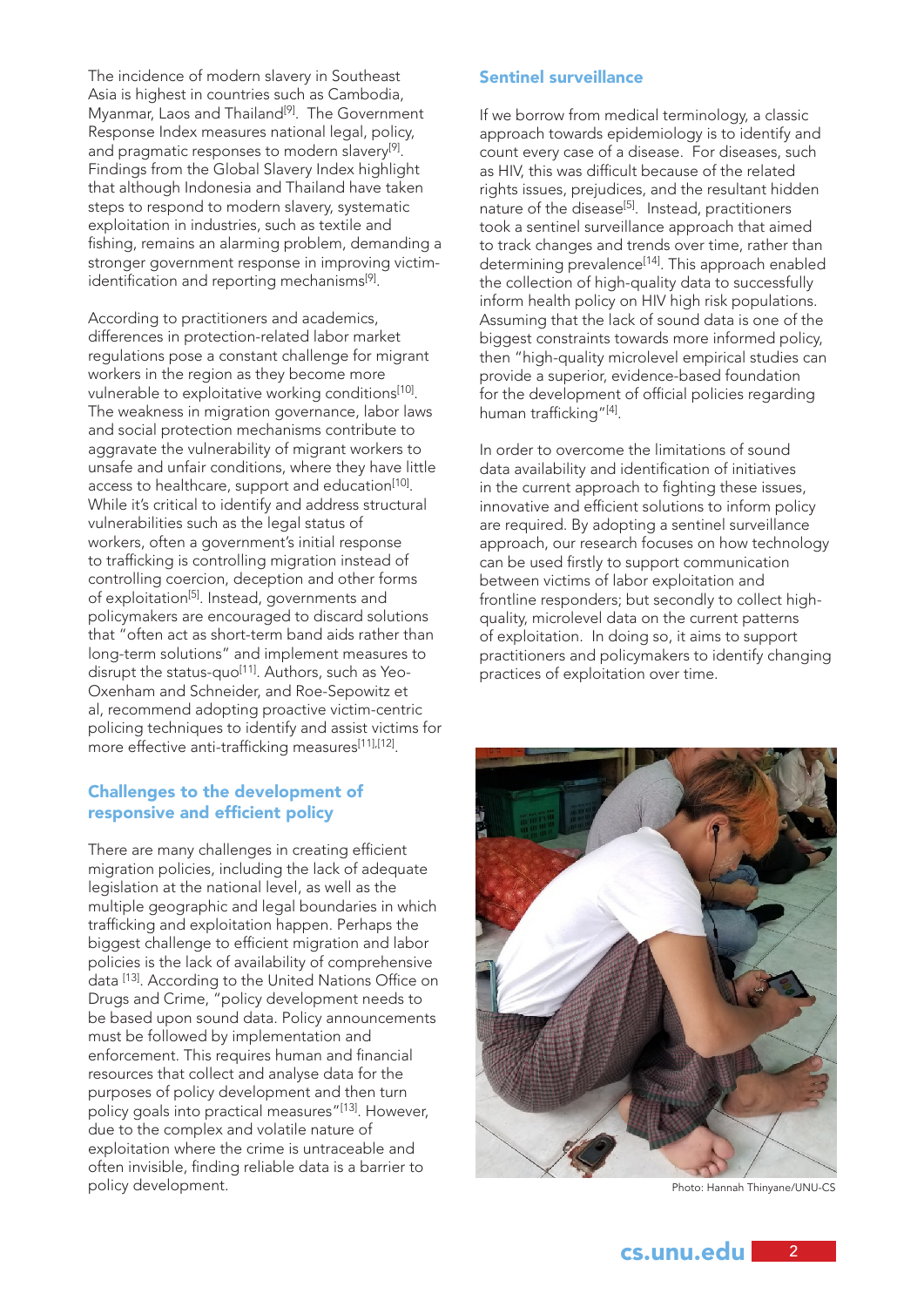### Apprise: proactive and consistent screening of vulnerable populations

SDG 8 aims to promote decent work for all, with the pledge to "Take immediate and effective measures to eradicate forced labor, end modern slavery and human trafficking"[15].

Aligned with this pledge, we created Apprise, a robust and transparent computer mediated communication tool, to support frontline responders to screen vulnerable populations. Apprise creates a log of screening responses that can be used for sentinel surveillance of labor exploitation practices, and therefore support evidence-based policy responses.

Apprise was developed as a result of a series of stakeholder consultations that we conducted from April 2017 to March 2018<sup>[16]</sup>. These included: survivors of trafficking; local and regional NGOs; Thai Ministries of Labor, Justice, and Royal Thai Navy; intergovernmental organizations with mandates in migration and/or trafficking. The aim from this consultation series was to understand the problems that stakeholders faced in identifying victims of labor exploitation, as well as the way that they believed that technology could support them in solving these problems. The consultation identified four key problems in victim identification: communication between FLRs and migrant workers due to language barriers; training in understanding what trafficking 'looked like'; privacy concerns that hindered workers from being able to respond truthfully in the initial screening phase of victim identification; and trust between the different stakeholders.

 $\boldsymbol{C}$ 

A mobile app was decided as an appropriate, transparent and robust, tool for FLRs to use in screening for potential victims amongst migrant workers. Although Apprise is downloaded on the phone of the frontline responder, it's ultimately a tool in the hands of the potential victim. It allows the worker to select their preferred language for the interview while answering the questions in privacy and anonymity. It also allows the worker to ask for help to leave their current situation. The app then reports any indications of vulnerability to the frontline responder.

Since March 2018 Apprise has been piloted in Thailand by NGOs in fishing, seafood processing, and sexual exploitation sectors. From the initial pilot of Apprise, we have found that it has the potential to improve the identification of victims of human trafficking and forced labor and to help understand the varied continuum of experiences and abuses that migrant workers are vulnerable to. Apprise can provide high quality data through micro-level research, which can be used to inform migration policy that can target and help groups that are at high-risk of exploitation such as migrant workers.

**A** apprise

**ID Document Retenti** Deception Excessive Overtin

Withholding Wa

Debt Bondao Isolation .<br>Physical/Si<br>Violence 內

ę

Indications of **Highly Vulnerable** situation

ରେ)

 $3<sup>2</sup>$